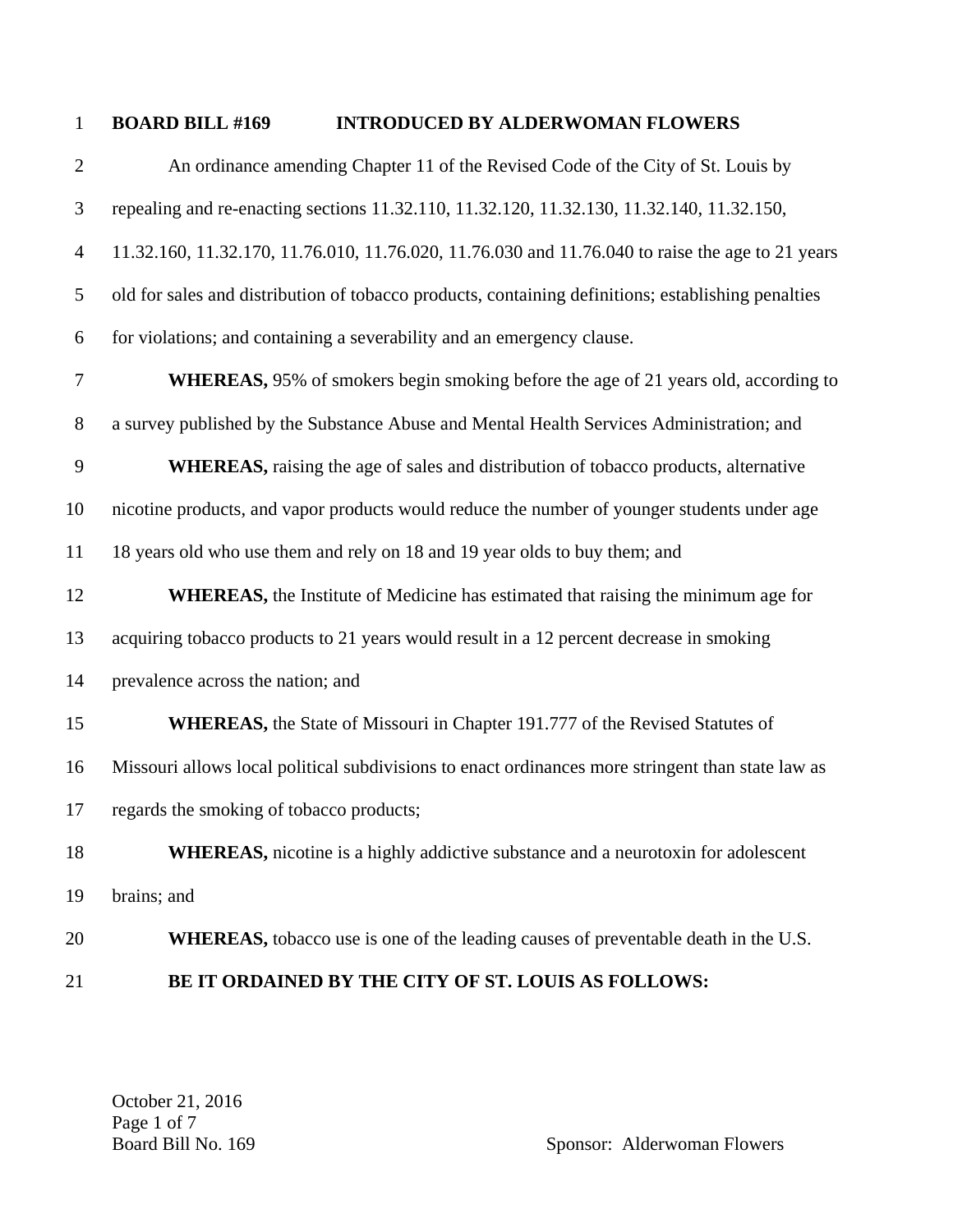| $\mathbf{1}$   |                                                                                             |    | <b>SECTION ONE:</b> Chapters 11.32 and 11.76 of the Revised Code of the City of St. Louis |  |  |  |
|----------------|---------------------------------------------------------------------------------------------|----|-------------------------------------------------------------------------------------------|--|--|--|
| $\overline{2}$ |                                                                                             |    | are hereby amended by repealing and re-enacting Sections 11.32.110, 11.32.120, 11.32.130, |  |  |  |
| 3              | 11.32.140, 11.76.010, 11.76.020, 11.76.030 and 11.76.040 of the Revised Code of the City of |    |                                                                                           |  |  |  |
| $\overline{4}$ | St. Louis as follows:                                                                       |    |                                                                                           |  |  |  |
| 5              |                                                                                             |    | 11.32.110 – Sale of tobacco products to minors – Unlawful.                                |  |  |  |
| 6              | A.                                                                                          |    | For the purposes of this chapter, the following definitions shall apply:                  |  |  |  |
| 7              |                                                                                             | 1. | "Tobacco" or "Tobacco Product" means any substance containing tobacco                     |  |  |  |
| 8              |                                                                                             |    | leaf, including, but not limited to, cigarettes, cigars, pipe tobacco, snuff,             |  |  |  |
| 9              |                                                                                             |    | chewing tobacco or dipping tobacco, and also means smokeless tobacco                      |  |  |  |
| 10             |                                                                                             |    | products, hookah tobacco and cigarette papers;                                            |  |  |  |
| 11             |                                                                                             | 2. | "Vending Machine" means any mechanical, electric or electronic self-                      |  |  |  |
| 12             |                                                                                             |    | service device which upon insertion of money, tokens or any other form of                 |  |  |  |
| 13             |                                                                                             |    | payment, dispenses tobacco products, alternative nicotine products or                     |  |  |  |
| 14             |                                                                                             |    | vapor products.                                                                           |  |  |  |
| 15             |                                                                                             | 3. | "Department" means the Department of Health of the City of St. Louis.                     |  |  |  |
| 16             |                                                                                             | 4. | "Proof of Age" means a driver's license or other documentary or written                   |  |  |  |
| 17             |                                                                                             |    | evidence that the individual is twenty-one years old or older.                            |  |  |  |
| 18             | <b>B.</b>                                                                                   |    | Sale or Distribution To Person Under 21 Years Old Prohibited.                             |  |  |  |
| 19             |                                                                                             | 1. | No person shall sell or distribute tobacco products to any person under                   |  |  |  |
| 20             |                                                                                             |    | twenty one (21) years old.                                                                |  |  |  |
| 21             |                                                                                             | 2. | Any person found to have sold or distributed any tobacco product to a                     |  |  |  |
| 22             |                                                                                             |    | family member who is under twenty one (21) years old shall be deemed to                   |  |  |  |
| 23             |                                                                                             |    | be in violation of subsection $B(1)$ of this section.                                     |  |  |  |
|                | October 21, 2016<br>Page 2 of 7                                                             |    |                                                                                           |  |  |  |

Board Bill No. 169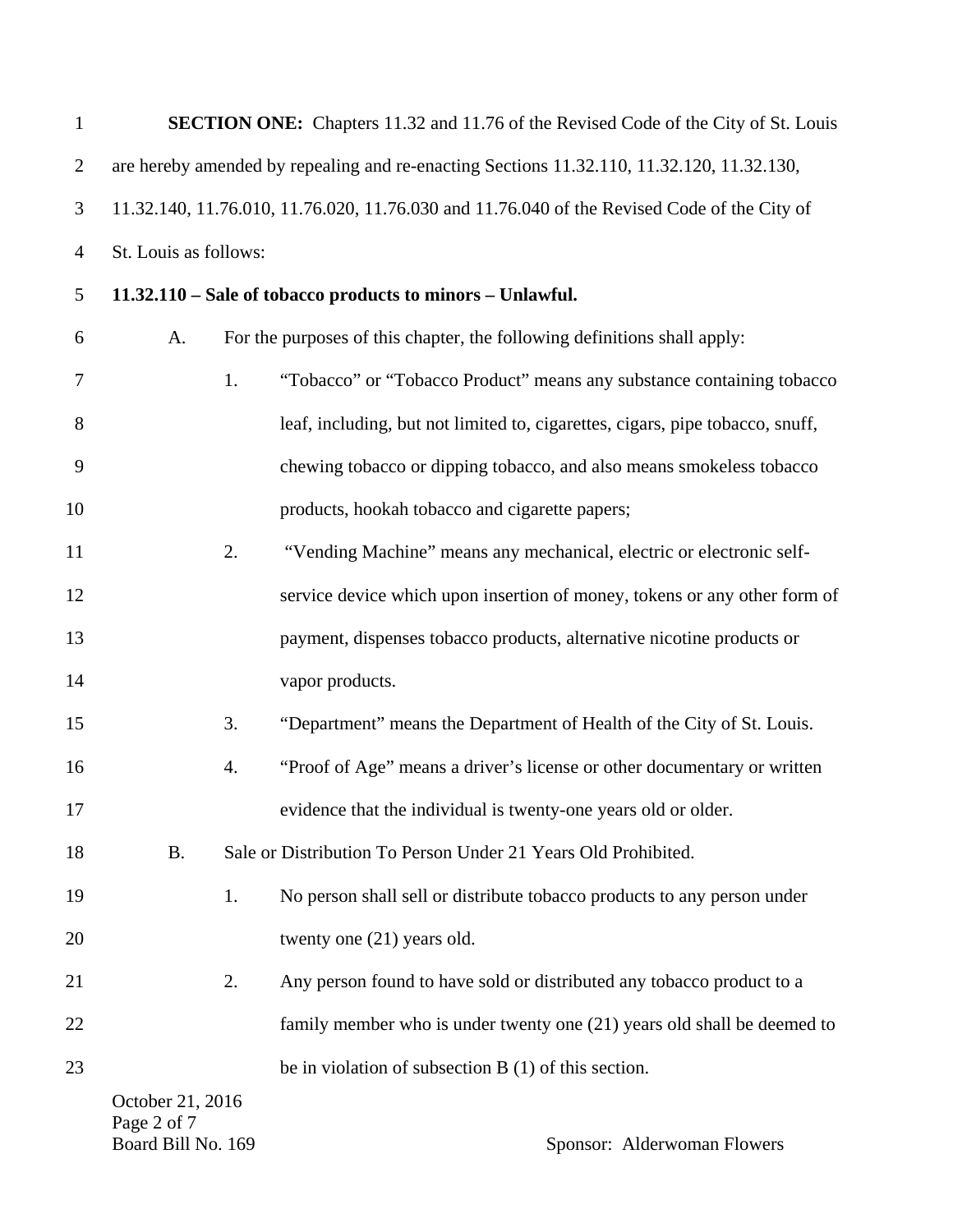| $\mathbf{1}$   |    | 3. | It shall be unlawful for any person under the age of twenty one (21) years         |
|----------------|----|----|------------------------------------------------------------------------------------|
| $\overline{2}$ |    |    | old to represent that he or she has attained the age of twenty-one $(21)$          |
| 3              |    |    | years old for the purpose of purchasing, asking for in any way, or                 |
| 4              |    |    | receiving tobacco products, except in cases authorized by law, including           |
| 5              |    |    | as authorized by the Department or law enforcement.                                |
| 6              |    | 4. | It shall be unlawful for any person to give, lend, sell or otherwise provide       |
| 7              |    |    | any person under the age of twenty-one (21) years old any falsified                |
| 8              |    |    | identification or identification of another person for the purpose of              |
| 9              |    |    | establishing the age of the individual as being twenty-one (21) years old or       |
| 10             |    |    | older.                                                                             |
| 11             |    | 5. | Any person selling or distributing tobacco products shall require proof of         |
| 12             |    |    | age from the prospective purchaser or recipient is twenty-one (21) years           |
| 13             |    |    | old or older.                                                                      |
| 14             |    | 6. | If a sale or distribution of tobacco products is made by an employee of the        |
| 15             |    |    | owner of an establishment in violation of this section, the employee acting        |
| 16             |    |    | on behalf of the owner, as well as the owner of the establishment shall be         |
| 17             |    |    | in violation of this section.                                                      |
| 18             | C. |    | Sales or Distribution in Public Areas Prohibited.                                  |
| 19             |    |    | No person shall sell or distribute tobacco products, alternative nicotine products |
| 20             |    |    | or vapor products to any person in or on any public street, public sidewalk, park, |
| 21             |    |    | school, playground, or other property owned by the City of St. Louis or owned by   |
| 22             |    |    | another governmental entity.                                                       |
| 23             |    |    |                                                                                    |

October 21, 2016 Page 3 of 7<br>Board Bill No. 169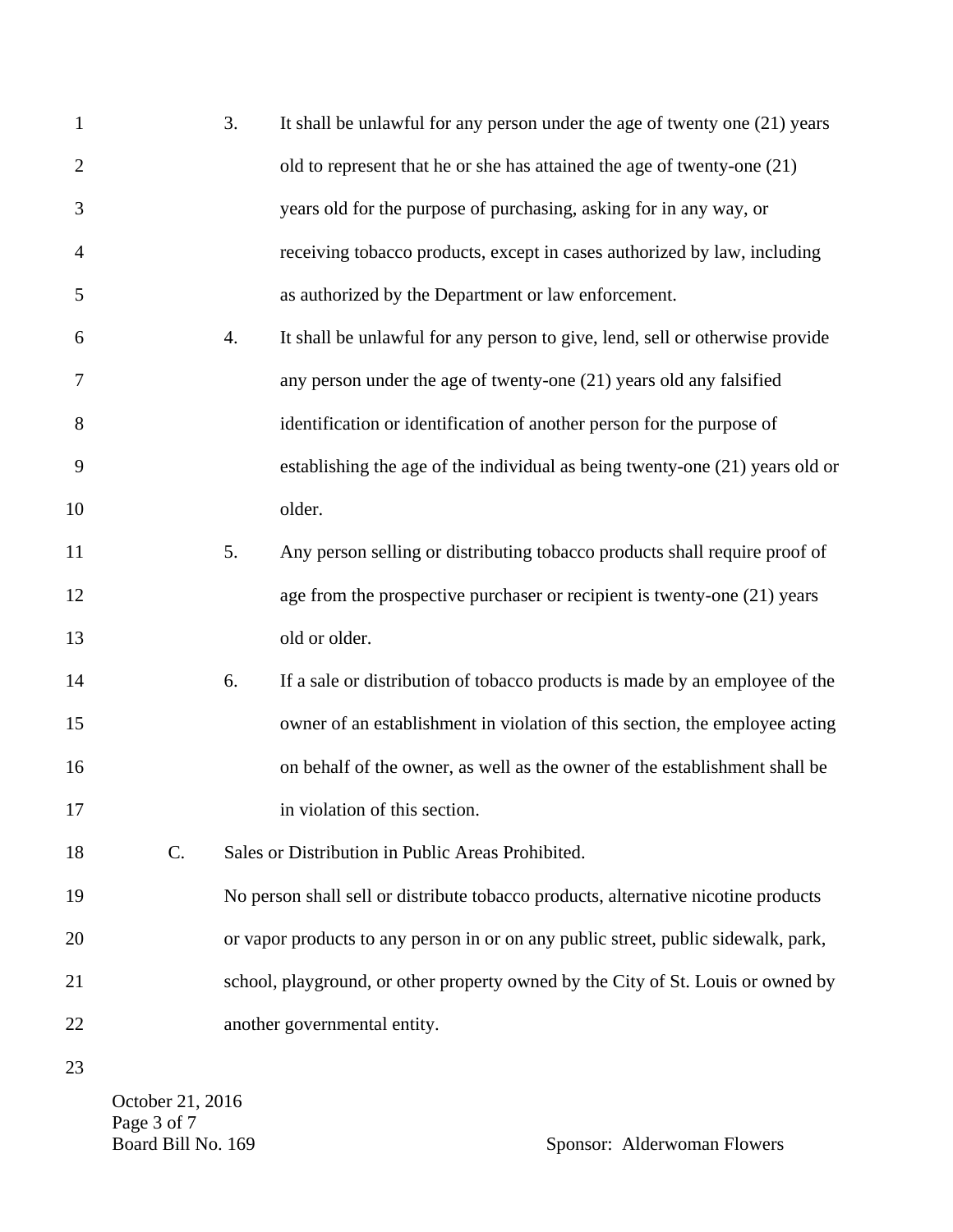| D. | Vending Machines. |
|----|-------------------|
|    |                   |

| $\overline{2}$ |                    | 1.         |                     |      | Any vending machine used for the sale or distribution of tobacco products,            |
|----------------|--------------------|------------|---------------------|------|---------------------------------------------------------------------------------------|
| 3              |                    |            |                     |      | alternative nicotine products or vapor products may only dispense tobacco             |
| 4              |                    |            |                     |      | products, alternative nicotine products and/or vapor products.                        |
| 5              |                    | 2.         |                     |      | Any vending machine must only be located in an area -                                 |
| 6              |                    |            | a)                  |      | where persons under the age of twenty-one $(21)$ years old are                        |
| 7              |                    |            |                     |      | denied access; or                                                                     |
| 8              |                    |            | b)                  |      | in public places where persons under the age of twenty-one $(21)$                     |
| 9              |                    |            |                     |      | years old are granted access, but only if the vending machine –                       |
| 10             |                    |            |                     | i.   | is located in areas of factories, businesses, offices or other                        |
| 11             |                    |            |                     |      | places that are not open to the public; or                                            |
| 12             |                    |            |                     | ii.  | is under the continuous active supervision of the owner or                            |
| 13             |                    |            |                     |      | lessee of the premises or an employee thereof; or                                     |
| 14             |                    |            |                     | iii. | can be operated only by the activation of an electronic                               |
| 15             |                    |            |                     |      | switch by the owner or lessee of the premises or an                                   |
| 16             |                    |            |                     |      | employee thereof prior to such purchase; and                                          |
| 17             |                    |            |                     | iv.  | is inaccessible to the public when the premises are closed.                           |
| 18             | Е.                 |            | Pack of Cigarettes. |      |                                                                                       |
| 19             |                    |            |                     |      | It shall be unlawful to sell to any person cigarettes in any number amounting to      |
| 20             |                    |            |                     |      | less than one pack containing twenty (20) cigarettes.                                 |
| 21             | F.                 | Penalties. |                     |      |                                                                                       |
| 22             |                    |            |                     |      | Any person who is determined to have violated any provision of this section shall     |
| 23             |                    |            |                     |      | be fined not less than one hundred dollars (\$100) for the first conviction; not less |
|                | October 21, 2016   |            |                     |      |                                                                                       |
|                | Page 4 of 7        |            |                     |      |                                                                                       |
|                | Board Bill No. 169 |            |                     |      | Sponsor: Alderwoman Flowers                                                           |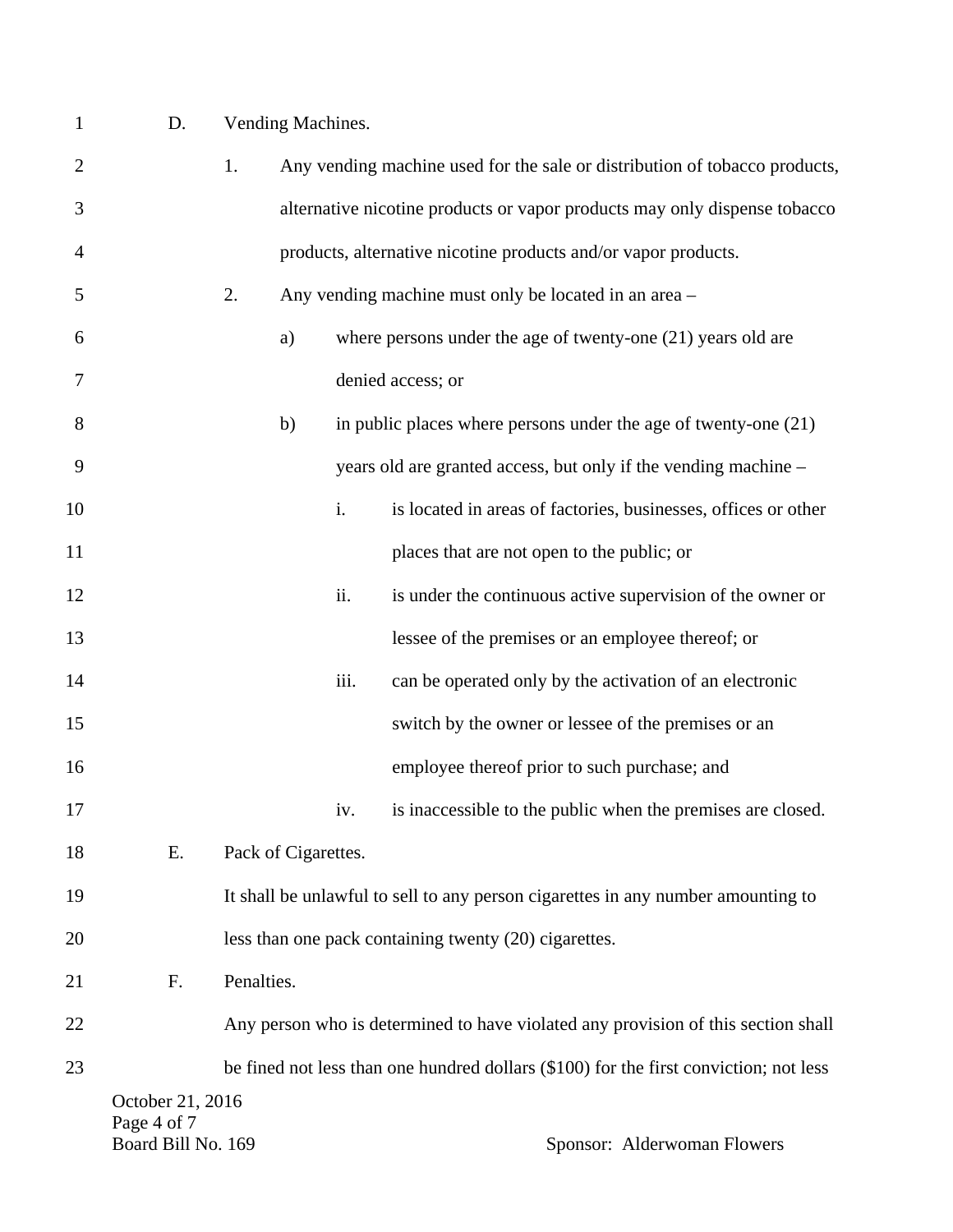| 1              |                                                       |              | than two hundred fifty dollars (\$250) for the second such conviction; and not       |  |  |  |
|----------------|-------------------------------------------------------|--------------|--------------------------------------------------------------------------------------|--|--|--|
| $\overline{2}$ |                                                       |              | more than five hundred dollars (\$500) for any subsequent conviction.                |  |  |  |
| 3              | G.                                                    | Enforcement. |                                                                                      |  |  |  |
| $\overline{4}$ |                                                       | 1.           | The Department may engage in activities calculated to measure and assure             |  |  |  |
| 5              |                                                       |              | compliance with the provisions of this section. Private organizations and            |  |  |  |
| 6              |                                                       |              | individuals, as may be designated by the Department, may engage in such              |  |  |  |
| $\overline{7}$ |                                                       |              | to measure and assure compliance with the provisions of this section when            |  |  |  |
| 8              |                                                       |              | such activity is authorized and approved by the Department.                          |  |  |  |
| 9              |                                                       | 2.           | The authority to enforce the provisions of this ordinance is vested in the           |  |  |  |
| 10             |                                                       |              | Department and in the St. Louis Metropolitan Police Department.                      |  |  |  |
| 11             |                                                       | 3.           | The Department may choose to utilize the provisions of Chapter 11.95 for             |  |  |  |
| 12             |                                                       |              | administrative citations to enforce the provisions of this section.                  |  |  |  |
| 13             |                                                       | 4.           | Persons under the age of twenty-one (21) years old may be enlisted to test           |  |  |  |
| 14             |                                                       |              | compliance with the provisions of this section, provided however, that               |  |  |  |
| 15             |                                                       |              | juveniles who are under the age of 18 years old may be used to test                  |  |  |  |
| 16             |                                                       |              | compliance only if written consent of such person's natural or adoptive              |  |  |  |
| 17             |                                                       |              | parent of a juvenile, any person having legal custody of a juvenile, or an           |  |  |  |
| 18             |                                                       |              | adult who has assumed responsible custody or control of a juvenile is on             |  |  |  |
| 19             |                                                       |              | file with the Department and only under the auspices of the Department.              |  |  |  |
| 20             |                                                       |              | 11.32.120 Prohibition of Selling, Distributing or Vending Without a Sign.            |  |  |  |
| 21             | A.                                                    |              | It shall be unlawful for any person to sell, distribute or vend, or permit the sale, |  |  |  |
| 22             |                                                       |              | distribution or vending of tobacco products, on premises he owns or leases unless    |  |  |  |
| 23             |                                                       |              | the premises upon which such items are sold, distributed or vended prominently       |  |  |  |
|                | October 21, 2016<br>Page 5 of 7<br>Board Bill No. 169 |              | Sponsor: Alderwoman Flowers                                                          |  |  |  |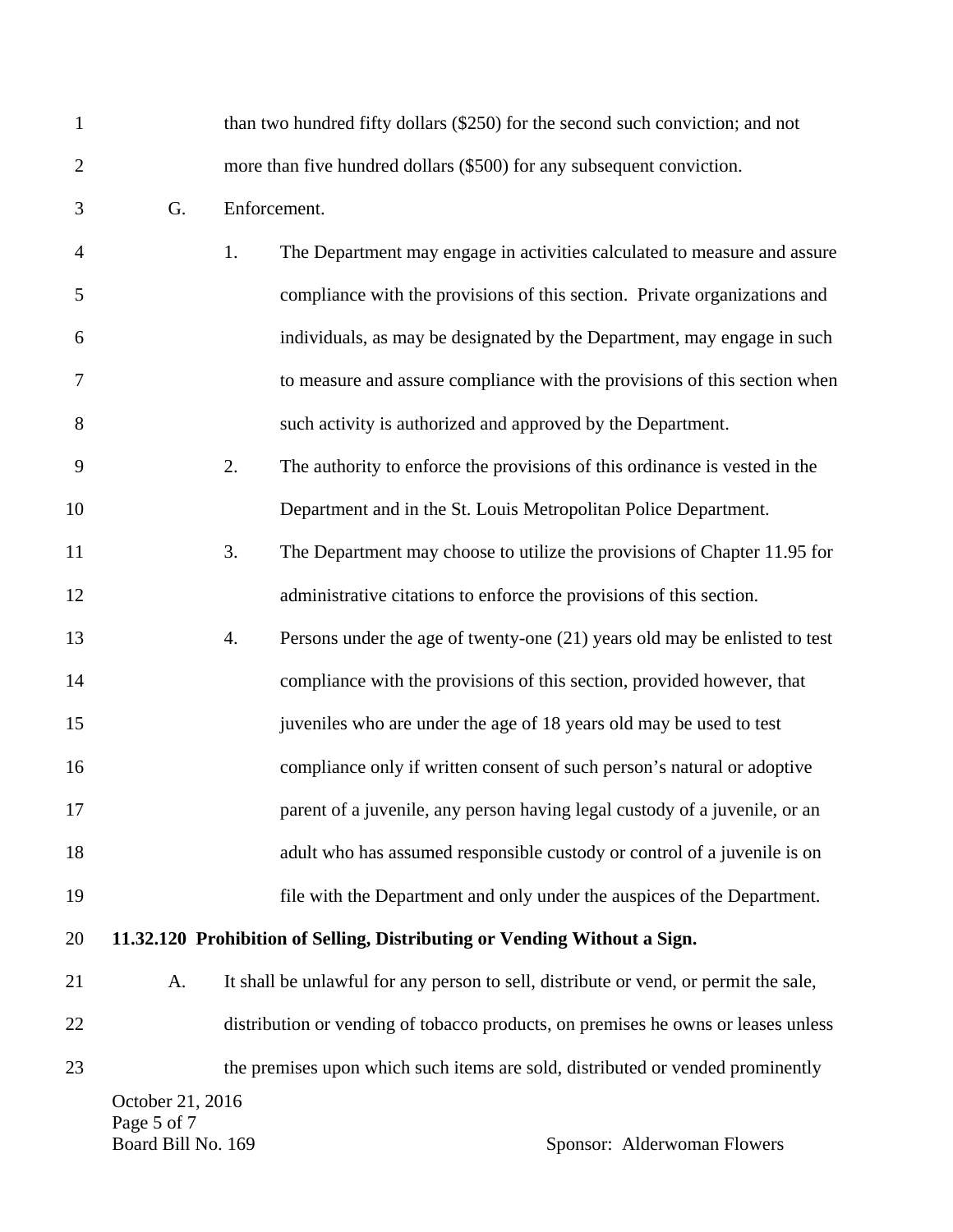| $\mathbf{1}$   |                                                       |            | displays a sign which shall contain in red capital lettering at least one-half inch           |
|----------------|-------------------------------------------------------|------------|-----------------------------------------------------------------------------------------------|
| $\overline{2}$ |                                                       |            | high on white background, and spaced so the sign is clear and readable: IT IS A               |
| 3              |                                                       |            | VIOLATION OF THE LAW FOR TOBACCO PRODUCTS TO BE SOLD OR                                       |
| $\overline{4}$ |                                                       |            | DISTRIBUTED TO ANY PESON UNDER THE AGE OF TWENTY-ONE (21).                                    |
| 5              | <b>B.</b>                                             | Penalties. |                                                                                               |
| 6              |                                                       |            | Any person who is determined to have violated any provision of this section shall             |
| $\tau$         |                                                       |            | be fined not less than one hundred dollars (\$100) for the first conviction; not less         |
| 8              |                                                       |            | than two hundred fifty dollars (\$250) for the second conviction, and five hundred            |
| 9              |                                                       |            | dollars (\$500) each subsequent conviction discretion may impose an equivalent                |
| 10             |                                                       |            | combination of fine and community service.                                                    |
| 11             | C.                                                    |            | Enforcement.                                                                                  |
| 12             |                                                       | 1.         | The Department may engage in activities calculated to measure and assure                      |
| 13             |                                                       |            | compliance with the provisions of this section. Private organizations and                     |
| 14             |                                                       |            | individuals, as may be designated by the Department may engage in such                        |
| 15             |                                                       |            | activities to measure and assure compliance with the provisions of this                       |
| 16             |                                                       |            | section when such activity is authorized and approved by the Department.                      |
| 17             |                                                       | 2.         | The authority to enforce the provisions of this section is vested in the                      |
| 18             |                                                       |            | Department and in the St. Louis Metropolitan Police Department.                               |
| 19             |                                                       | 3.         | The Department may choose to utilize the provisions of Chapter 11.95 for                      |
| 20             |                                                       |            | administrative citations to enforce the provisions of this section.                           |
| 21             | <b>Severability Clause.</b>                           |            |                                                                                               |
| 22             |                                                       |            | The provision of this ordinance shall be severable. In the event that any provision of this   |
| 23             |                                                       |            | ordinance is found by a court of competent jurisdiction to be unconstitutional, the remaining |
|                | October 21, 2016<br>Page 6 of 7<br>Board Bill No. 169 |            | Sponsor: Alderwoman Flowers                                                                   |